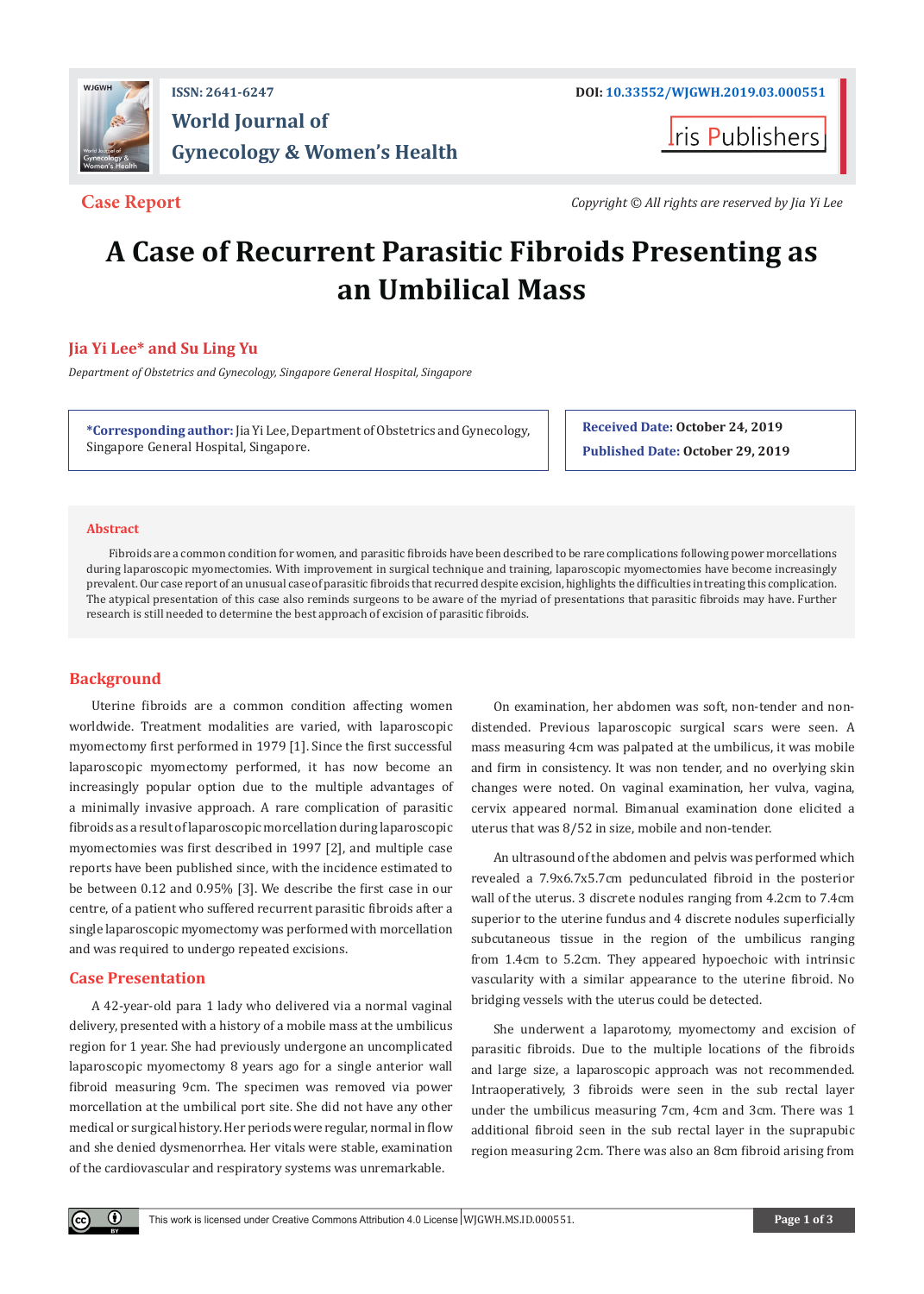the posterior peritoneal wall in the pouch of Douglas. The uterus was 8/52 size with a 1cm pedunculated fibroid on the posterior fundus.

 The sub rectal fibroids were dissected free and the base clamped, divided and ligated. The large pedunculated fibroid arising from the pouch of Douglas was also clamped, divided and ligated. The fibroid of the uterus was also dissected free and excised from the uterus, completing the myomectomies. The uterus defect was then closed with vicryl 2-0, while the serosal surfaces were repaired with Prolene 3-0 sutures. A copious abdominal washout was done, and the abdomen was closed in layers.

The patient recovered uneventfully and was discharged on postoperative day 3. Her post-operative review in 1 month confirmed that her wound was well healed and there were no adverse effects felt post-surgery. Histology confirmed that all specimens removed were benign leiomyomas. 6 months later, the patient complained of pain and swelling at the umbilical region for 1 week. Purulent discharge was excreting from the umbilicus and she was admitted for a suspected diagnosis of an umbilical abscess. On examination, her vitals were stable, and she was afebrile. Her abdomen was soft and non-distended, a 5cm mass was noted at the umbilicus with overlying erythema. Purulent discharge was noted, and the mass was tender. It was mobile and fluctuant. Pelvic examination was unremarkable, the uterus was normal in size, mobile and nontender. A CT scan of the abdomen and pelvis was performed. The CT scan revealed a lobulated soft tissue nodule measuring 5.8x4.9cm at the umbilical region in the subcutaneous plane with minimal intraabdominal extension. Anteriorly, it was flushed with the skin. A 1cm focus of fluid density within the mass possibly contributed to the patient's symptoms of umbilical discharge. No other collections were seen. The uterus appeared bulky and nodular with small illdefined hypodensities within, likely due to fibroids. Both ovaries appeared normal. No enlarged intraabdominal or pelvic lymph nodes were seen. A trace amount of pelvic free fluid was likely physiological.

The patient was treated with a course of cloxacillin for 1 week with resolution of the pain and discharge seen. However, the umbilical mass was persistent and did not resolve. She was counselled of the likely diagnosis of a recurrence of the umbilical parasitic fibroid and was agreeable to undergo repeat excision of the umbilical fibroid.

Intraoperatively, there was a 5cm umbilical fibroid seen just below the subcutaneous tissues, but above the rectus. The fibroid was excised piecemeal and the defect was closed with vicryl. The underlying uterus and ovaries appeared normal. The abdomen was washed out and closed in layers.

Post operatively, the patient recovered well and was discharged uneventfully. Clinically, she did not experience any further recurrence of the umbilical mass or discharge at the 12 months follow up. Histology of the removed specimen confirmed benign leiomyomatas, consistent with the pre-operative diagnosis of a recurrent parasitic umbilical fibroid.

## **Discussion**

It has been hypothesized that parasitic fibroids may be a complication that arises when there is accidental seeding that happens during power morcellation, usually done to remove the specimen during a laparoscopic myomectomy. The most common presentation is usually abdominal pain or abdominal distension, although up to 21.7% of women may be asymptomatic [3]. Our patient had a history of laparoscopic myomectomy with power morcellation, which increased the clinical suspicion for a diagnosis of parasitic fibroids, although this is certainly an uncommon diagnosis given the overall rarity of the condition. Fortunately for our patient, the location of the parasitic fibroid being in the sub rectal layer in our patient meant that the mass was superficial and thus was easily palpable and detected.

Treatment options involve surgical resection, either via a laparotomy, or a laparoscopy [4]. Although a minimally invasive approach is favoured for its fast recovery, the possibility of an occult sarcoma must be counselled for, as it has been shown to lower survival rates [5]. In our patient, the location of the mass being superficial and not in the abdominal cavity warranted a laparotomy instead of a laparoscopic approach. As parasitic fibroids may be found to be seeded on various locations in the abdomen, a multidisciplinary approach must be considered especially if it is suspected to be near other organs, making excision tricky [6].

Although the ideal technique and device have not been determined to date, confined morcellation is a method of eliminating the chance of tissue dissemination inside the abdominal cavity, in order to reduce the chance of parasitic fibroids during laparoscopic myomectomies. However, in our patient, there was minimal chance of tissue dissemination as a laparotomy was performed during the first recurrence. Despite this, another recurrence had occurred, therefore there may be other factors involved that affect the risk of recurrence. More studies would be useful to evaluate the risk factors for recurrence.

The risk of recurrence after excision of parasitic fibroids has not been determined so far, and this was the first case of recurrent parasitic fibroids reported in our centre. Patients should always be counselled of the possibility of recurrence before surgery is undertaken. The median diagnosis interval from laparoscopic myomectomies is 48 months [3,6], thus an adequate length of follow up after laparoscopic myomectomies should be considered.

This case is unique in its recurrent presentation of parasitic fibroids, highlighting the need for good counselling before and after surgery that recurrence is a possibility despite its rarity. In view of the lack of good evidence with regards to the best surgical method for excision, we recommend an individualized approach to determine the best surgical options for patients with parasitic fibroids.

### **Acknowledgement**

None.